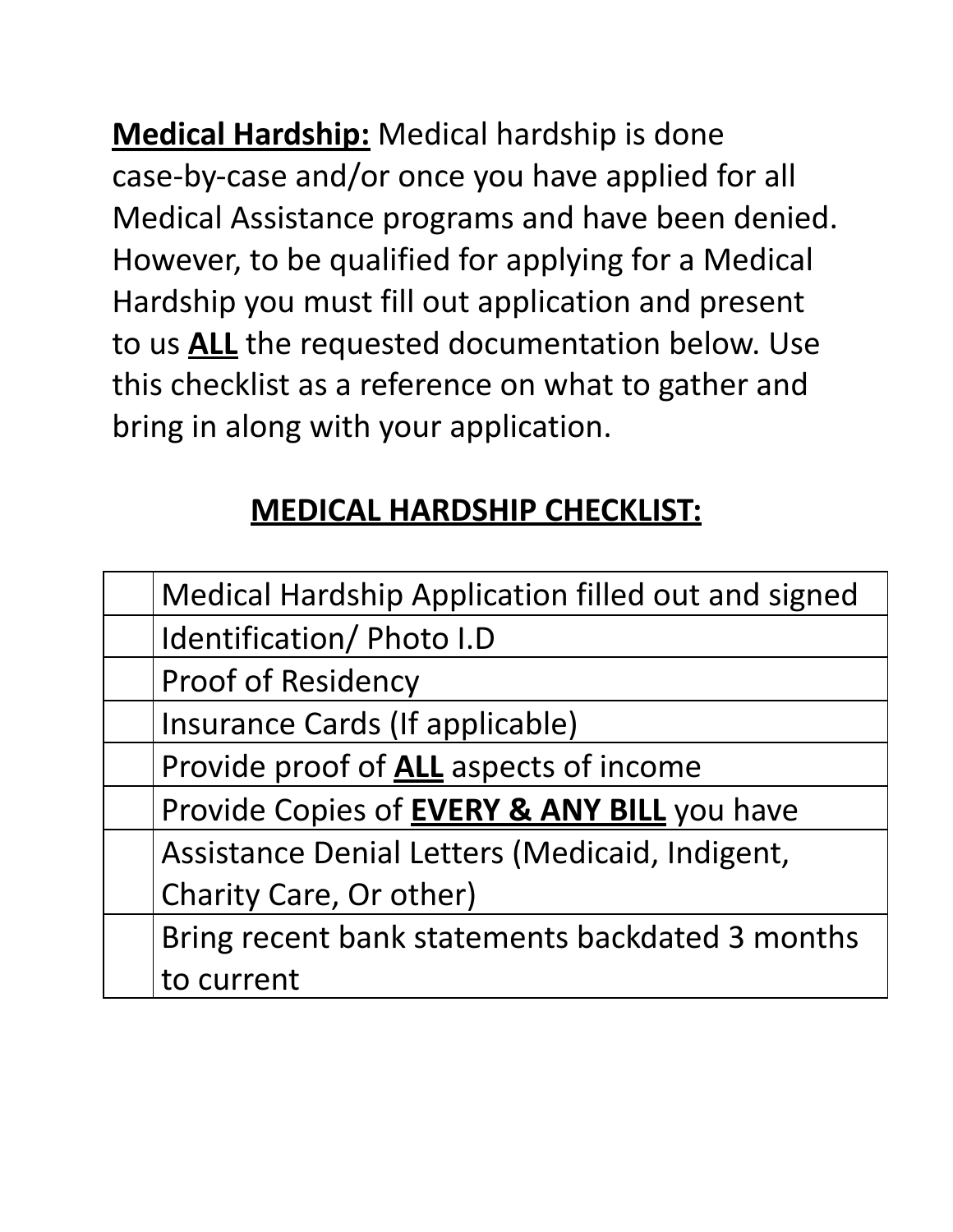

## **Sierra Vista Hospital** Medical Hardship Application

Please complete the following information and return application and ALL requested documentation to the Financial Counselor to determine if you

qualify for a medical hardship. If approved, the discount will apply to all services received at Sierra Vista Hospital.

| Name     |      |       |        |  |
|----------|------|-------|--------|--|
| Address: |      | City: |        |  |
| State:   | Zip: |       | Phone: |  |

Current Sierra Vista Hospital outstanding patient balance: \_\_\_\_\_\_\_\_\_\_\_\_\_\_

Please list **ALL** sources of income.

| Source                                                  | <b>Self</b> | <b>Spouse</b> | <b>Other</b> | <b>Total</b> |
|---------------------------------------------------------|-------------|---------------|--------------|--------------|
|                                                         |             |               |              |              |
| Gross wages, salaries, tips, etc.                       |             |               |              |              |
|                                                         |             |               |              |              |
| Income from business, self-employment, and              |             |               |              |              |
| dependents                                              |             |               |              |              |
| Unemployment compensation, workers' compensation,       |             |               |              |              |
| Social Security, Supplemental Security Income, public   |             |               |              |              |
| assistance, veterans' payments, survivor benefits,      |             |               |              |              |
| pensions, or retirements                                |             |               |              |              |
| Interest, dividends, rents, royalties, income from      |             |               |              |              |
| estates, trusts, educational assistance, alimony, child |             |               |              |              |
| support, assistance from outside the household          |             |               |              |              |
| Any miscellaneous sources                               |             |               |              |              |
|                                                         |             |               |              |              |
| <b>Total Income</b>                                     |             |               |              |              |
|                                                         |             |               |              |              |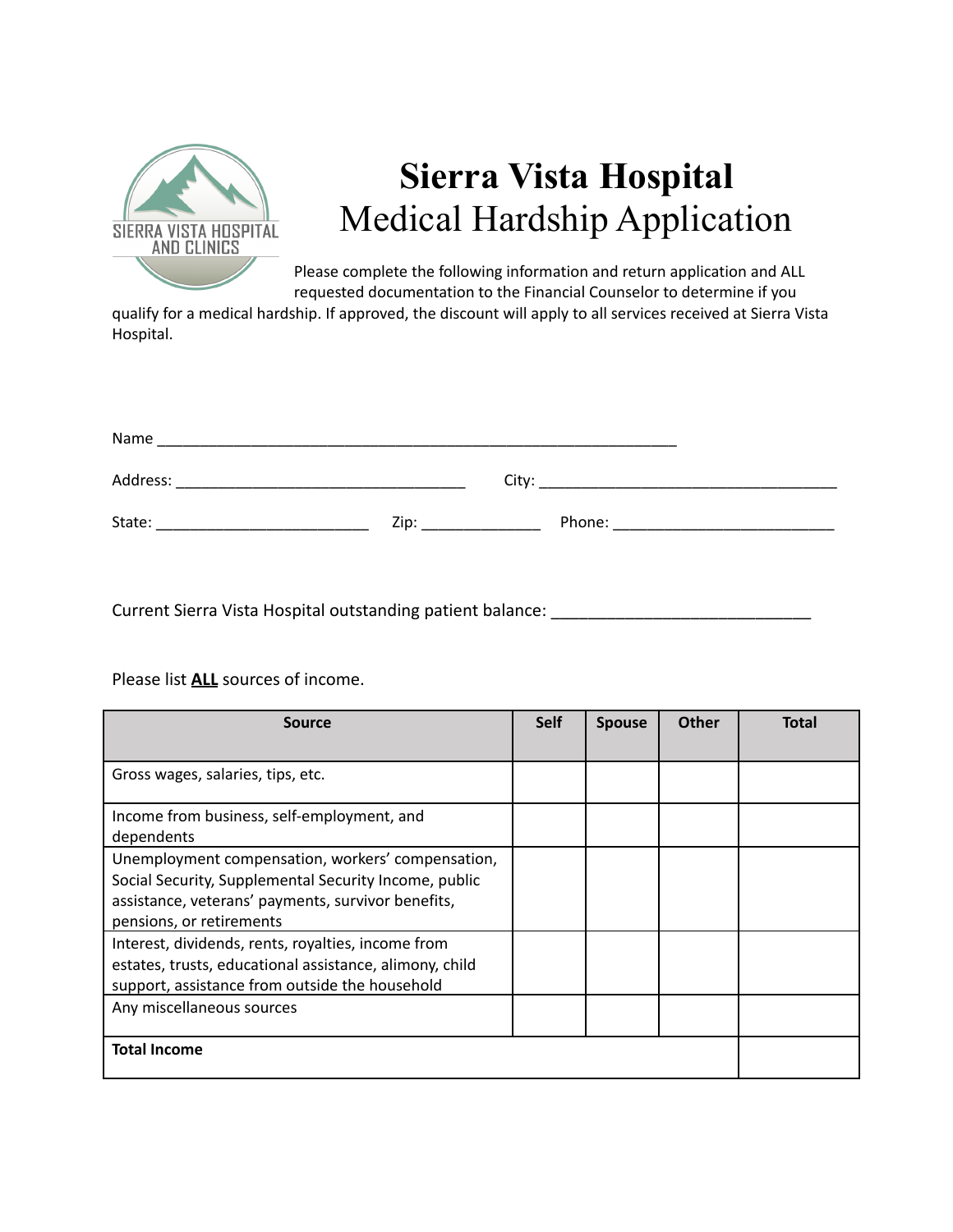Please list **ALL** and **ANY** bills you pay each month. You must attach copies of each bill to this application.

| <b>Bill Name</b> | <b>Bill Type</b> | <b>Total</b> |
|------------------|------------------|--------------|
|                  |                  |              |
|                  |                  |              |
|                  |                  |              |
|                  |                  |              |
|                  |                  |              |
|                  |                  |              |
|                  |                  |              |
|                  |                  |              |
|                  |                  |              |
|                  |                  |              |
|                  |                  |              |
|                  |                  |              |
|                  |                  |              |
|                  |                  |              |
|                  |                  |              |
|                  |                  |              |
|                  |                  |              |
|                  |                  |              |
|                  |                  |              |
|                  |                  |              |
|                  |                  |              |
|                  |                  |              |
|                  |                  |              |
|                  |                  |              |
| <b>TOTAL:</b>    |                  |              |

**I certify that all the information shown above is correct.**

**\_\_\_\_\_\_\_\_\_\_\_\_\_\_\_\_\_\_\_\_\_\_\_\_\_\_\_\_\_\_\_\_\_\_\_\_\_\_\_\_ \_\_\_\_\_\_\_\_\_\_\_\_\_\_\_\_\_\_\_\_\_\_\_\_\_\_\_\_\_\_\_\_**